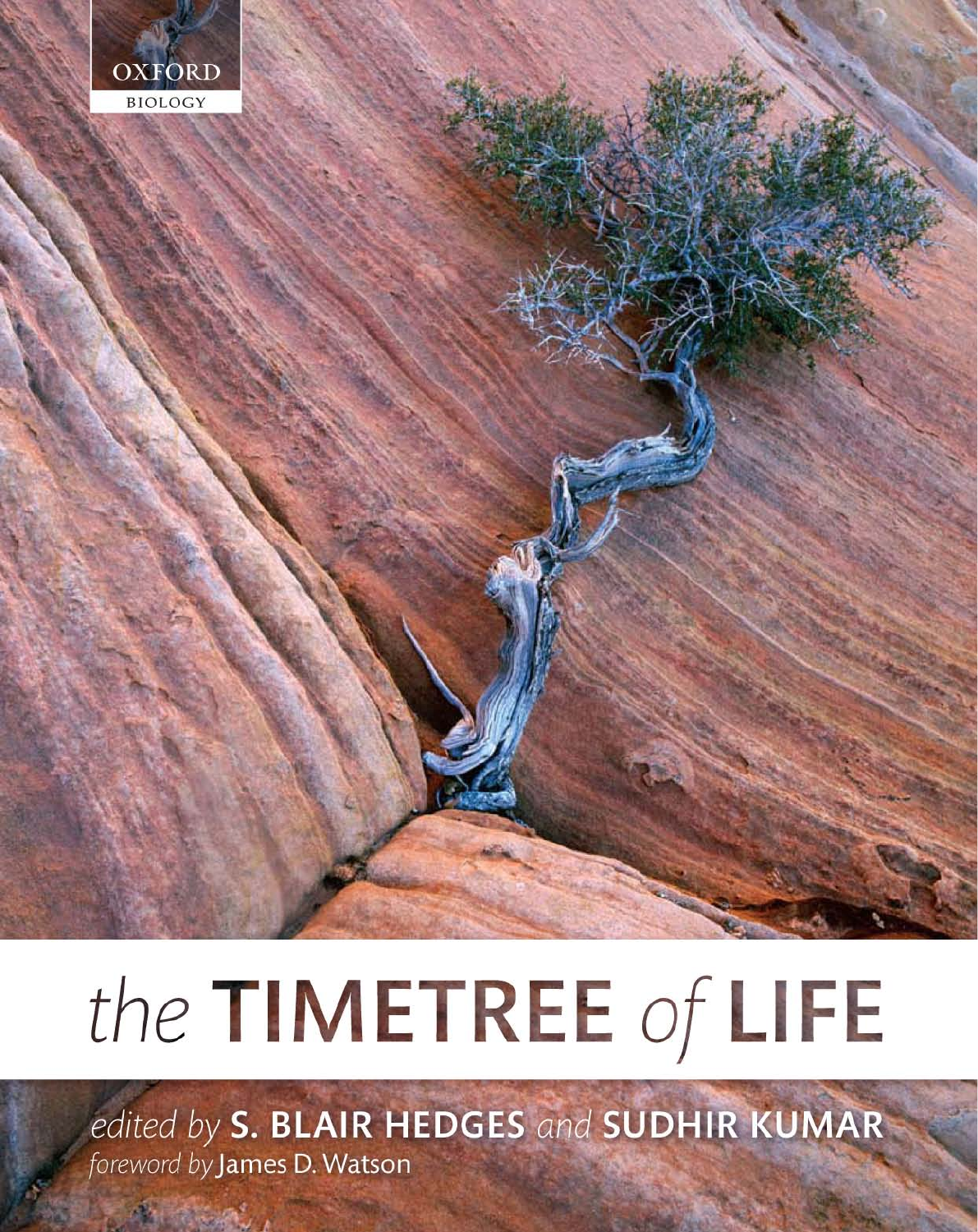## Woodpeckers, toucans, barbets, and allies (Piciformes)

#### *William S. Moore*a,*\* and Kathleen J. Miglia*<sup>b</sup>

a Department of Biological Sciences, Wayne State University, Detroit, MI 48202, USA; <sup>b</sup>Duke University Medical Center, Molecular Genetics & Microbiology, 210 Jones Building, Box 3020 Durham, NC 27710, USA

\*To whom correspondence should be addressed (wmoore@biology. biosci.wayne.edu)

#### Abstract

The avian Order Piciformes comprises two major lineages, the Pici and Galbulae, which diverged as early as 70 million years ago (Ma). The jacamars and puffbirds (Galbulae) also diverged relatively early,  $\sim$  53 Ma. Later diversification of the Pici gave rise to six additional families, beginning ~44–38 Ma. Molecular clock estimates for the origins of piciform clades, some estimated here, are consistent with the chronology of the sparse fossil record. With the exception of the woodpeckers, species of several piciform families were abundant on the northern continents during the Paleogene (66–23 Ma) but are now restricted to the tropics.

The Order Piciformes is a diverse assemblage of bird species that vary greatly in size, appearance, distribution, ecology, and life history. To the extent one can make descriptive generalizations, they tend to be stocky, brightly colored birds with disproportionately large bills—taken to an extreme in the toucans—and arboreal habits (Fig. 1). Their distributions are restricted to the Asian, African, and New World tropics, with the exception of the woodpeckers, which collectively have a more expansive distribution that includes the Old and New World temperate regions. Most species are insectivorous but many eat fruit at least occasionally and the barbets are primarily frugivorous. Cavity nesting is pervasive in the order, as is particularly well known for the woodpeckers, which have adaptations of the bill, skull, and associated musculature and enervation that renders them extraordinarily effective at excavating nest cavities in wood. The honeyguides are nest parasites, but parasitize only cavity-nesting species. Here we review the relationships and divergence times of the Order Piciformes and its constituent clades to the level of families.

As many as eight nominal families have been included in the Order Piciformes under various classifications: Picidae (wrynecks, piculets, and woodpeckers; ~28 genera, 216 species), Indicatoridae (honeyguides; ~4 genera, 17 species), Megalaimidae (Asian barbets; ~3 genera, 26 species), Lybiidae (African barbets; ~7 genera, 42 species), Capitonidae (New World barbets; ~2 genera, 13 species), Ramphastidae (toucans; ~7 genera, 36 species,



Fig. 1 A Red-headed Woodpecker (*Melanerpes erythrocephalus*), Family Picidae, from North America. Photo credit: R. Moul.

W. S. Moore and K. J. Miglia. Woodpeckers, toucans, barbets, and allies (Piciformes). Pp. 445-450 in *The Timetree of Life*, S. B. Hedges and S. Kumar, Eds. (Oxford University Press, 2009).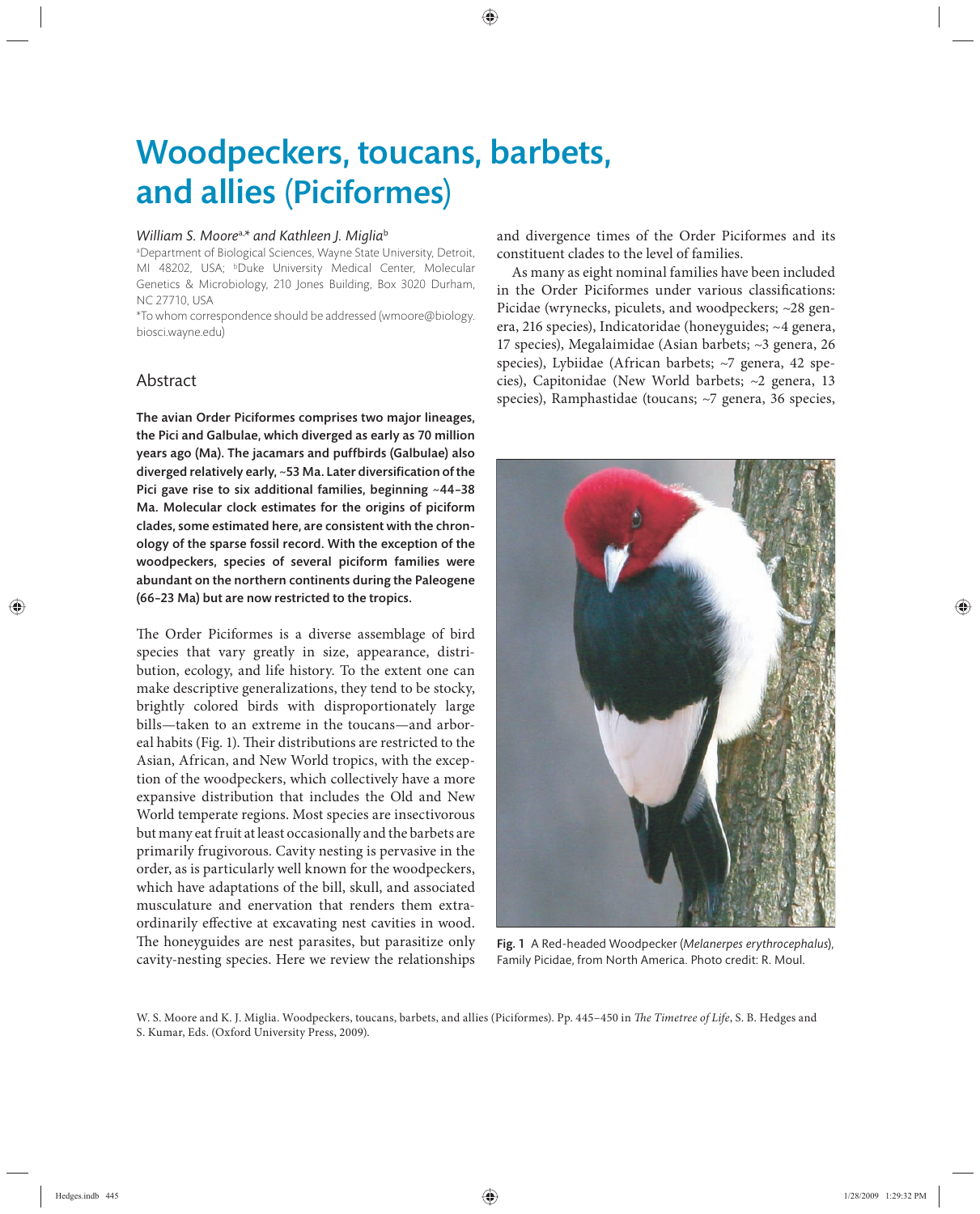

Fig. 2 The timetree of woodpeckers, toucans, barbets, and allies (Piciformes). Divergence times are shown in Table 1.

including two species of *Semnornis*), Galbulidae (jacamars;  $\sim$ 5 genera, 18 species), and Bucconidae (puffbirds; ~12 genera, 35 species). Collectively, the species assigned to these families group into two clades that diverged relatively early in the diversification of Neoaves (1, 2). One clade comprises the Galbulidae and Bucconidae and the other comprises the Picidae, Indicatoridae, and barbets and toucans, regardless of how the barbets and toucans are assigned to nominal families. These two ancient lineages are considered distinct orders, Galbuliformes and Piciformes, in some classifications, but suborders, Pici and Galbulae, of Piciformes in others. Regardless of the nomenclature, the evidence is strong that the Pici and Galbulae are both monophyletic. Until very recently, however, it was less certain whether the Pici and Galbulae were closest relatives, but three recent studies based on DNA sequence data from nuclear-encoded genes strongly support this hypothesis (1, 2, 10). Thus, it is reasonable to recognize the Order Piciformes comprising two major lineages, the Pici and Galbulae, totaling ~403 species.

Using Peters (3) classification as a reference list for species usually included in an order called Piciformes, the history of systematic groupings of those species into families, superfamilies, and suborders is a kaleidoscope through the nineteenth and much of the twentieth centuries. The early systematic history has been thoroughly reviewed (*1,4–6*). Considerable stability of inferred relationships was established with the cladistic stu dies of Swierczewski and Raikow (*5*), and Simpson and Cracraft (6) based on myological and osteological characters. These studies reached identical conclusions regarding relationships among piciform families, which

were subsequently corroborated in a study by Lanyon and Zink (*7*) based on protein electromorph characters, although the latter study did not include a honeyguide (Indicatoridae). The tree hypothesized in these studies is ((((Indicatoridae, Picidae), (Ramphastidae, Capitonidae)), (Bucconidae, Galbulidae)), Outgroup). Although these studies produced congruent results, some intraordinal details remained to be determined, and monophyly of the order as well as identification of its closest relative remained contentious.

Olson (*8*), Bu rton (*9*), and Sibley and Ahlquist (*4*) argued that Piciformes is polyphyletic with the Galbulae (Bucconidae and Galbulidae) related to the coraciiforms. Lanyon and Zink (*7*) were not able to test the hypothesis of monophyly of Piciformes directly, but they noted that their distance data supported a closer relationship of Galbulae to a coraciiform (Momotus) than to other piciforms, which suggests paraphyly. However, recent DNA sequence-based studies consistently support monophyly of Piciformes at statistically significant levels (*1, 2, 10*). Johansson and Ericson's (*1*) study, based on exon segments from the nuclear *RAG1* and c*-myc* genes and intron II from the *myoglobin* gene totaling 3400 nucleotides, was specifically designed to test the close relationship of Pici and Galbulae and thus monophyly of Piciformes. Combining all sequences from the three genes, monophyly was supported by maximum parsimony (90% bootstrap) and Bayesian (100% posterior probability) analyses. The maximum likelihood analysis based on the "Early Bird" data set also inferred a monophyletic Piciformes with 100% BS support (2). The "Early Bird" data set is more comprehensive and includes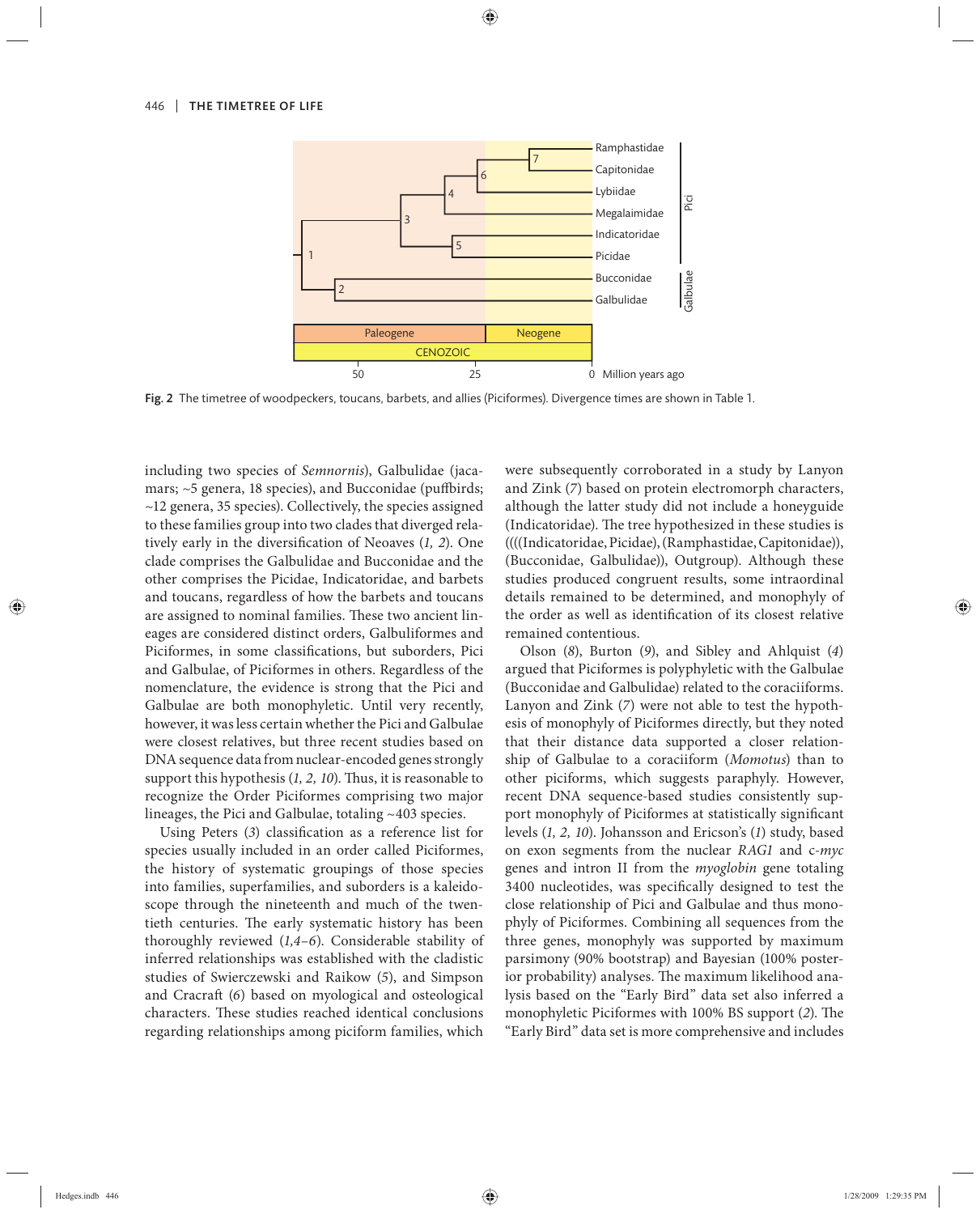| <b>Timetree</b> |             | <b>Estimates</b> |             |           |             |            |
|-----------------|-------------|------------------|-------------|-----------|-------------|------------|
| Node            | <b>Time</b> | Ref. (10)        | Ref. (17)   |           | Ref. (22)   |            |
|                 |             | <b>Time</b>      | <b>Time</b> | CI        | <b>Time</b> | <b>CI</b>  |
| 1               | 61.8        | 53               | 70.5        | $89 - 57$ | 93.6        | $107 - 80$ |
| $\overline{2}$  | 55.0        | 53               | 56.9        | $74 - 44$ | 73.6        | $92 - 53$  |
| 3               | 40.9        | 43.6             | 38.1        | $51 - 28$ | 73.2        | 89-59      |
| 4               | 31.5        | 32.5             | 30.5        | $42 - 21$ |             |            |
| 5               | 29.9        | 30.9             | 28.8        | $40 - 20$ |             |            |
| 6               | 24.6        | 24.6             | 24.6        |           | 50.9        | $65 - 36$  |
| 7               | 13.4        | 13.4             | 13.4        |           | 48          | $63 - 34$  |

Table 1. Divergence times (Ma) and their confidence/credibility intervals (CI) among woodpeckers, toucans, barbets, and allies (Piciformes).

Note: Node times in the timetree represent the mean of time estimates from two studies (10, 17). PATHd8 analysis of DNA sequences from five nuclear genes was conducted in ref. (10). Ref. (17) presents a reanalysis of the same data using the Bayesian program Multidivtime. Some divergence times were estimated here, which is detailed in the text.

 $~1$ -32,000 nucleotides from 19 nuclear gene regions and 169 species. Thus the inferred descent of species, listed by Peters, from a common ancestor is probably true; that is, Piciformes is monophyletic and, thus, a valid taxon.

With regard to relationships within and among families, the greatest uncertainty has involved the barbets and toucans. Traditionally the barbets, which occur in the African, Asian, and New World tropics, were considered a single family, the Capitonidae, and the toucans, which are restricted to the New World, were put in a separate family, the Ramphastidae (*3*). A series of recent studies, however, have been consistent in showing that the traditional Capitonidae is paraphyletic with a close relationship between the New World barbets and toucans and that the Asian and African barbets, each a distinct clade, are more distantly related. These recent studies are based on anatomical (*9, 11*) as well as molecular characters (*4, 12–14*).

The most definitive study is Moyle's (14) based on a data set that combines 1045 nucleotides from the mitochondrial encoded *cyt b* gene with 938 nucleotides from intron 7 of the nuclear-encoded *β-fibrinogen* gene (*β-fibint7*). Combining the rapidly evolving *cyt b* sequences with the more slowly evolving *β-fibint7* sequences produced a data set with phylogenetically informative characters at low levels of homoplasy across the full time spectrum of barbet evolution. Moyle also had a relatively complete representation of taxa. The combination of genes evolving at appropriate rates, analytical methods based on detailed nucleotide substitution models (maximum likelihood and Bayesian) and a dense taxon sample enabled him to resolve nearly complete relationships among species comprising the traditional Capitonidae and Ramphastidae, including enigmatic basal lineages and/or convergent lineages such as *Gymnobucco*, *Calorhamphus*, *Semnornis*, and *Trachyphonus*.

Moyle's analyses strongly support the existence of three geographically defined clades: Asian barbets, African barbets, and New World barbets, the last one including the toucans. This is consistent with the earlier finding of Sibley and Ahlquist (4), and their recognition of three families is warranted: Lybiidae (African), Megalaimidae (Asian), and Capitonidae (New World). Recognition of the Family Ramphastidae also seems warranted, but the placement of the toucan-barbet, *Semnornis ramphastinus*, then becomes an issue. This species, which appears very much like what one might imagine as the common ancestor of toucans and New World barbets, is not strongly supported as the closest relative of either. In Moyle's model-based analyses, *Semnornis* was closest to the toucans but the ML bootstrap and estimated Bayesian posterior probabilities supporting this node were only 54% and 67%, respectively. The morphological intermediacy of the toucan-barbet, of course, is not the cause of uncertainty in the molecular analyses, but rather the internode that represents the common ancestor of *Semnornis*, with either the toucans or New World barbets, is short and deep in the tree. Regardless of the exact placement of *Semnornis*, it, along with the toucans and New World barbets, comprise a clade supported by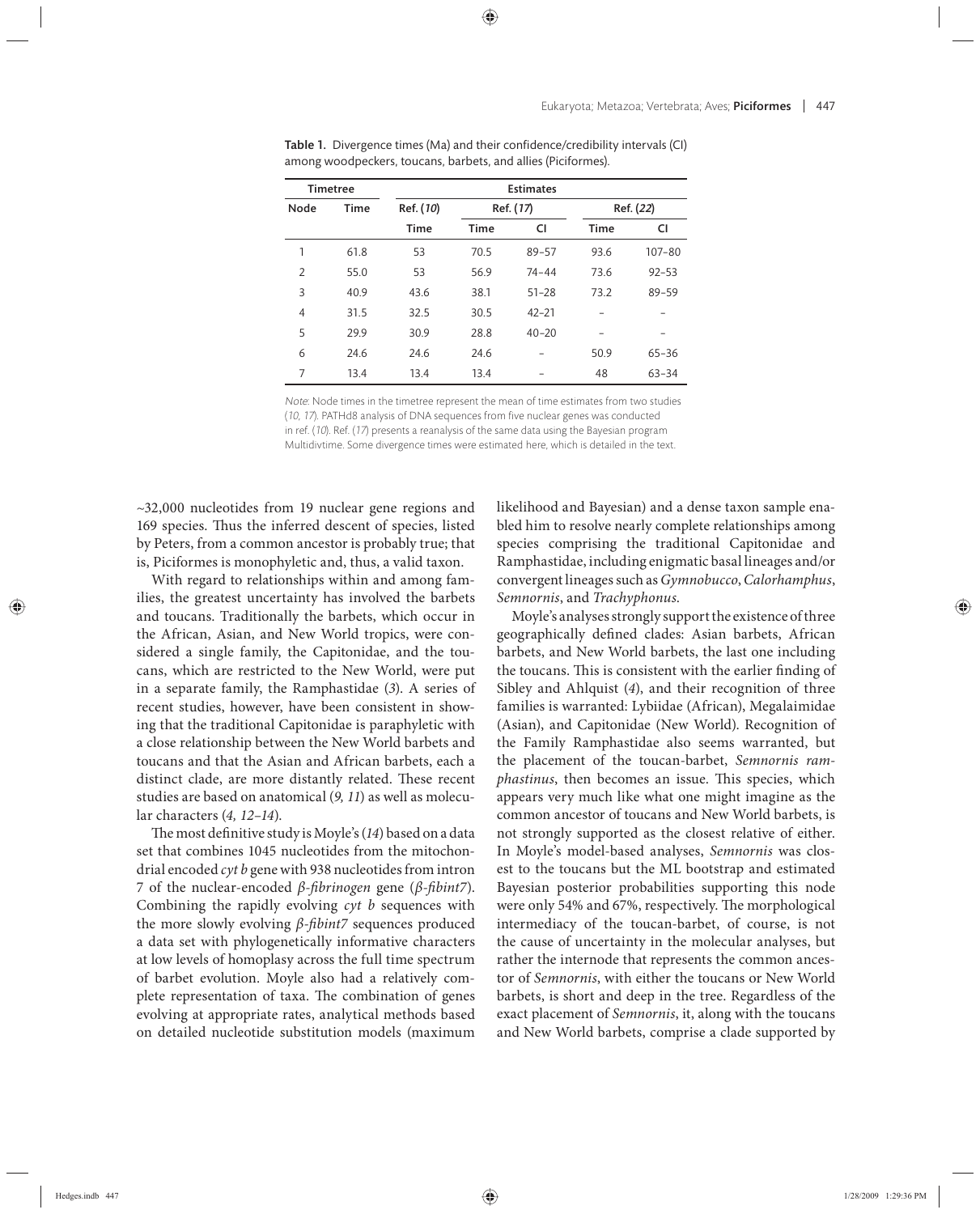100% ML bootstrap and posterior probabilities (*14*). For simplicity of presentation, we will consider the toucans (including *Semnornis*) a family, Ramphastidae, and similarly we consider the New World barbets (Capitonidae), Asian barbets (Megalaimidae), and African barbets (Lybiidae) as individual families.

Monophyly of the other families and their inferred relationships have been more certain. Bucconidae (puffbirds) and Galbulidae (jacamars) are clearly monophyletic and related (4-7, 15). The DNA-DNA hybridization data support the close relationship of Galbulidae and Bucconidae but indicate that the divergence between these two lineages is ancient (4). The Picidae includes the wrynecks, piculets, and woodpeckers, each comprising a subfamily, and is closest to the Indicatoridae (*5, 6, 16*).

In summary, the Order Piciformes as defined here is monophyletic, comprising eight families (Fig. 2). The closest relative of the Piciformes is probably a clade comprising a subset of species traditionally assigned to the Order Coraciiformes (2). Thus, Coraciiformes is paraphyletic but Piciformes is not. The deepest split within Piciformes separates the Suborder Pici from Galbulae. The Galbulae soon bifurcated to give rise to two families, the Bucconidae and Galbulidae. In the Pici, the first bifurcation gave rise to two clades, one comprising the Indicatoridae and Picidae and the other the geographical clades of barbets plus toucans. Within the latter clade, the Asian barbet lineage (Megalaimidae) is basal and the next split gave rise to the common ancestor of African barbets (Lybiidae) and New World barbets plus toucans. Finally, the toucan lineage (Ramphastidae) diverged from the New World barbets (Capitonidae). To date, no study including a molecular clock analysis has focused specifically on Piciformes. However, the broad-based phylogenetic study of 75 families representing essentially all of Neoaves by Ericson *et al.* (*10*), and the ensuing comment (*17*) and reply (*18*) include molecular clock estimates for five of the seven piciform nodes (Table 1); the remaining two nodes can be estimated from relevant sequences archived in the National Center for Biological Information (NCBI) nucleotide data base.

Ericson *et al.* (*10*) determined sequences totaling 5007 nucleotides for five nuclear gene regions: *c-myc* (exon 3), *RAG-1*, *myoglobin* (intron 2), *β-A brinogen* (intron 7, *β-fibint7*), and *ornithine decarboxylase* (introns 6 and 7, and exon 7). They used two computer programs with distinct rate smoothing algorithms, PATHd8 (*19*) and r8s, a penalized likelihood (PL) method (*20*), to estimate divergence dates. Calibration was based on 22 fossils mapped onto the Bayesian tree estimated by Ericson *et al.* (*10*). A 47.5 million-year-old fossil representing the hummingbird stem was used as a fixed calibration point and the remaining 21 fossils established minimum ages for the ancestral lineages they were thought to represent. The PL dates averaged older than the corresponding PATHd8 dates. Moreover, the authors described a "ghost range" in the PL analysis where the origins of lineages represented by fossils averaged 21 million years older than the fossils themselves. Ericson *et al.* (*10*) thought the PATHd8 dates to be more reliable, but pointed out that the systematic disparity between the ages of nodes estimated by PATHd8 and PL left the answer to the question of whether diversification of Neoaves came before or after the Mesozoic/Cenozoic boundary (66 Ma) ambiguous, but they presented only the estimates for the PATHd8 analysis (*10*). Brown *et al.* (*17*) reanalyzed Ericson *et al.*'s (10) data using their revised fossil calibrations, a somewhat different sequence alignment, and a Bayesian methodology (Multidivtime, 21). The contention and disparate results between Brown *et al.*'s comment (*17*) and Ericson *et al.*'s (*10*) initial study and reply (*18*) stem from some misunderstanding of details in the original paper (18) but also from different fossil calibrations and analytical methods. The last two illustrate how important these factors are in estimating divergence times based on molecular clocks. These estimates are summarized in Table 1.

In addition, we estimated times for the divergence of Ramphastidae, Capitonidae, and Lybiidae as follows (Fig. 2). We downloaded 63 *β-A bint7* sequences from 57 piciform species representing all eight families. The sequences were aligned and average genetic distances computed using the MEGA software (Tajima-Nei distance with gamma parameter  $= 1.0$ ) for all clades shown in Table 1. Two regression lines were then determined for the  $\beta$ -*fibint7* distances as functions of the estimated ages inferred using (a) PATHd8 (10) and (b) Multidivtime  $(17)$  for all other nodes in Fig. 2. The slopes of the regression lines were estimated such that each line was forced through the origin (i.e., genetic distance equals zero at the time the lineages diverged). The slopes of the leastsquares regression lines are the substitution rates as estimated by each of the two methods. These rates were then interpolated to estimate the ages of the divergence of the two nodes in the ((Ramphastidae, Capitonidae), Lybiida) tree using the genetic distances for *β-fibint7*.

The regression line for the Multidivtime data was a remarkably good fit with no apparent deviation from linearity or outliers (slope = 0.00456 nucleotide substitutions/million years). By this method, the estimated age for the split between Asian barbets (Megalaimidae) and the clade of African and New World barbets (common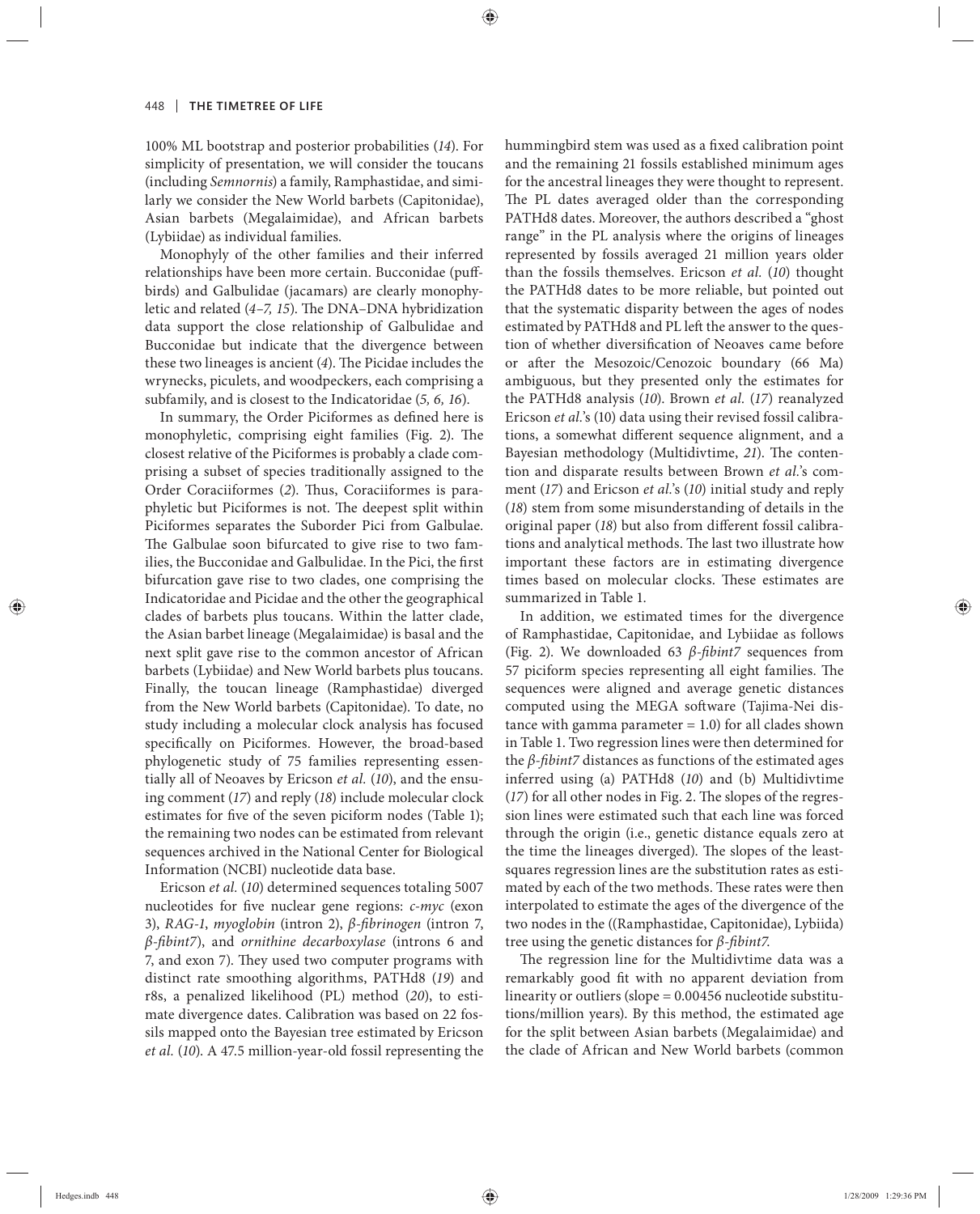ancestor of Ramphastidae, Capitonidae, and Lybiida) is 24 and 13.4 Ma for the split between Capitonidae and Ramphastidae. The regression analysis based on the PATHd8 method is slightly more complex, because an aspect of the PATHd8 program is that it collapses internodes that are short or where there is uncertain phylogenetic resolution (10). Thus, the two oldest splits in Fig. 2 were collapsed to the same level and both dated at 53.0 Ma (Table 1) in Ericson *et al.*'s (*10*) PATHd8 analysis. It was apparent from the fitted regression line that the common ancestor of all piciforms is a salient outlier and its age is underestimated by the PATHd8 analysis. Discarding this point and recalculating the slope of the regression line gives, remarkably, a value identical to that fitted to the Multidivtime slope. Thus, the ages estimated for the Ramphastidae, Capitonidae, and Lybiida divergences by the two methods are identical. A better estimate for the common ancestor of Piciformes, based directly on PATHd8 calculated from the regression equation, is 70.8 Ma.

Coincidental with the final revision of this paper, Brown *et al.* (*22*) published an additional temporal analysis of Aves based on 4594 bp of mtDNA sequence from 135 avian species (*ND1*, *ND2*, *12S rRNA*, and nine tRNA genes). Although this study focused on diversification of major lineages in relation to the Mesozoic/Cenozoic boundary, estimated dates and confidence intervals for five of the seven piciform nodes can be extracted from their timetree. These have been added to Table 1. Disparities between the ages of nodes based on the mtDNA analysis and the earlier nuclear gene analyses, including those reported in the earlier Brown *et al.*'s (*17*) paper, are striking with the five mtDNA-based estimates ranging 1.3–3.6 times older. A thorough exploration of the cause of this apparent bias is beyond the scope of this paper; however, some tentative inferences are evident: The fossil calibrations used in the mtDNA study are nearly identical to those used in the nuclear gene study of Brown *et al.* (17), which was a modification of the set used by Ericson *et al.* (10). This suggests that differences in calibration are not the cause of the disparity. Differences in estimation methods suggest a second potential cause. Both sets of nodal times were estimated by Bayesian methods, but the nuclear gene estimates were computed by the program package Multidivtime; whereas, the mitochondrial-gene estimates were computed by BEAST. Brown *et al.* (*22*) tested several computational methods on the mtDNA data set: in general the BEAST estimates are higher than the Multidivtime estimates, but not as consistently, or of nearly the magnitude, as the differences between the mitochondrial and

nuclear gene estimates. Thus, different estimation procedures might contribute a small amount to the discrepancy, but it is unlikely to be the major factor. This leaves the differences between the data sets, mitochondrial vs. nuclear gene sequences, as a likely cause. Based on simulation studies, Moore *et al.* (*23*) showed that the mitochondrial encoded *cyt b* gene would not perform well as a molecular clock for birds beyond ~10 Ma, whereas the nuclear-encoded *β-fibrinogen* intron 7 would perform well even to estimate time nodes older than 60 Ma. The rapid evolution of mtDNA and saturation by multiple substitutions leads to underestimation of the substitution rate and over estimation of the age of nodes. For this reason, we did not include the time estimates based on the mtDNA in calculating the average age of piciform nodes, although we did include the estimates in Table 1. It is clear that much work remains to resolve sources of uncertainty and that more attention needs to be paid to differences in the "clocking" accuracy of different genes at different time depths.

With the exception of the woodpeckers, the distributions of modern piciform species are restricted to tropical regions of both the New and Old Worlds. This might suggest that their distributions resulted from the breakup of Gondwanaland and the tectonic rifting of the southern continents. The African and South American barbets are closest relatives (*14*), for example, and their divergence may be attributed to the separation of South America from Africa ~100 Ma (*24*). However, the timetree dates are at odds with this hypothesis because the inferred dates for all nodes are much too recent; specifically, the split between African and Asian barbets occurred only 24.6 Ma. The piciforms as a whole are relatively weak fliers and dispersers. The Asian barbets, for example, have not crossed Wallace's Line, and only three species of woodpeckers have crossed the line—and then barely. Trans-Atlantic rafting of terrestrial vertebrates appears to have occurred in rare instances (*25*) but would seem highly improbable in the case of barbets because they have high metabolic rates and it is doubtful that even a large oceanic raft could support their ecological needs for a sustained journey. Nonetheless, the hypothesis of direct dispersal of an ancestral barbet from Africa to South America via rafting cannot be absolutely rejected. A more plausible hypothesis isthat the ancestral piciform species dispersed across Beringia and that they were once distributed broadly across the temperate regions of Eurasia and North America, but these ancestral forms were subsequently extinguished from the northern continents.

This is exactly the pattern observed in the fossil record, albeit a sparse fossil record. Moreover, dates